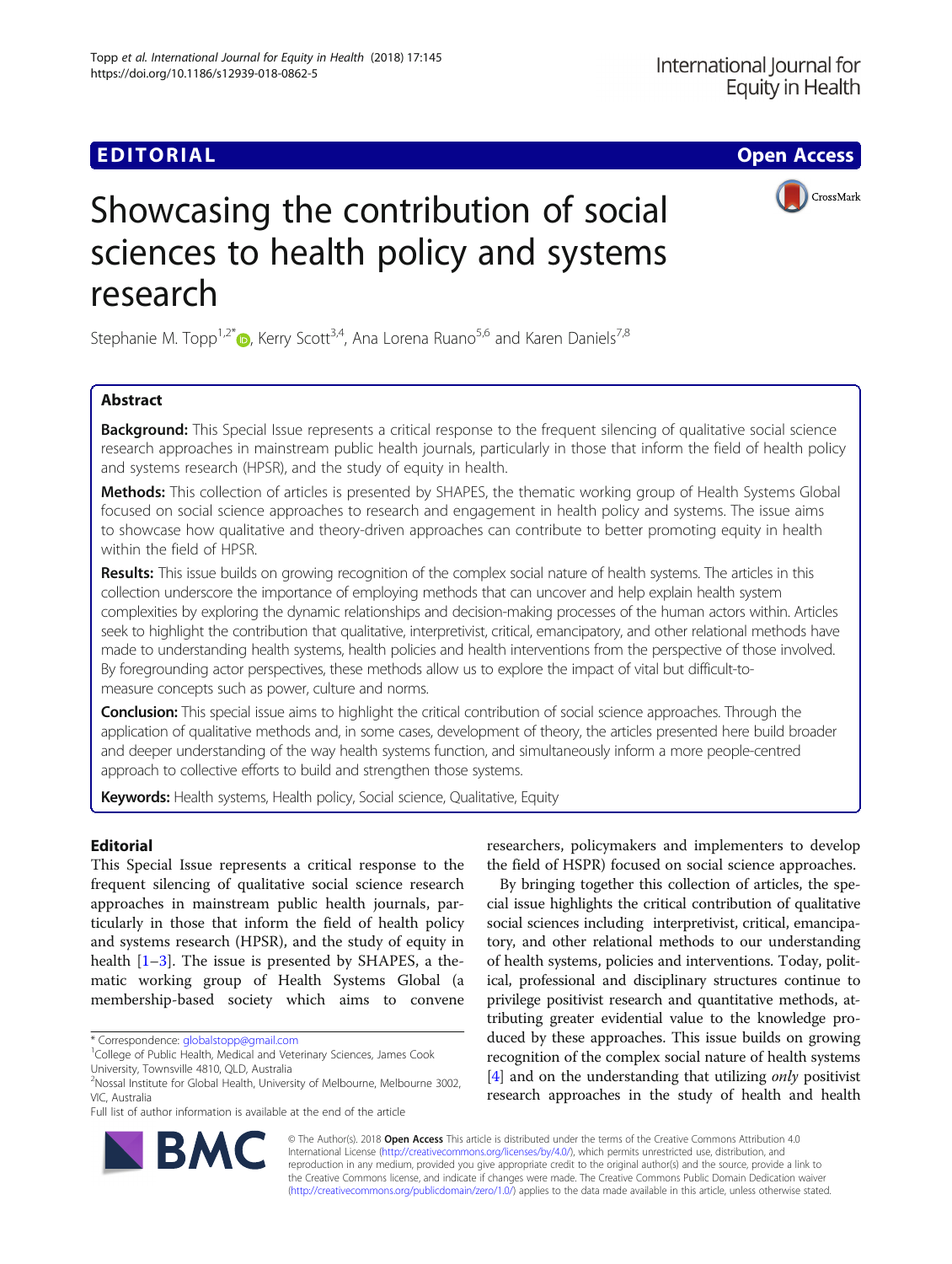systems contributes to stripping away human experience and context. Articles in this issue demonstrate the importance of employing qualitative social science methods to explore the perspectives, experiences, relationships and decision-making processes of human actors within health systems, and in so doing, help uncover and explain the impact of vital but difficult-to-measure issues such as power, culture and norms. Through their application of qualitative methods and, in some cases, development of theory, they help build a broader and deeper understanding of the way various health systems function, and simultaneously inform a more people-centred approach to collective efforts to build and strengthen those systems.

Linked by two important themes, this initial collection of six research papers and two commentaries cut across a range of social science approaches and include policy analysis, rapid ethnography, and theory driven sociological enquiry. Future papers will be added to an online thematic collection on a rolling basis.

#### Global policies, local realities

The ways in which global health policies are absorbed into national and subnational health systems, and their impact as they interact with local realities is a strong theme running through the issue.

Contractor, et al. [\[5](#page-3-0)] use rapid ethnography to explore the dissonance between tribal women's perception of pregnancy and childbirth, and the Indian health system's approach to maternity care in the context of a national policy that strongly incentivises facility-based birth. Drawing on five months of data collection in Odisha state, this exploratory study used qualitative methods to document how different actors perceived and experienced the policy. Unstructured group discussions explored community perceptions around pregnancy and childbirth; in-depth interviews explored women's actual experiences and practices of pregnancy and childbirth; key informant interviews with service provides yielded contextual information about the field area and views from within the health system; and observations enabled triangulation and produced first-hand information about the location and conditions of health services and tribal areas. The authors highlight the tensions between priorities embedded within national-level policies and tribal women's own preferences and needs when it comes to childbirth. Their narratives demonstrate how multiple financial, geographic, social and cultural factors mitigate against uptake of facility-based maternity services, and result in pressure, sometimes coercion, by local health system actors, to comply. The article demonstrates the importance of qualitative methods and grounded analysis for surfacing the unintended consequences of blanket state policies through documentation of its impacts on so-called beneficiaries.

Also focussing on India, Sriram, et al. [[6\]](#page-4-0) present a nuanced, contextually rich analysis, reflecting on the way that actors from high-income countries and members of the extended Indian diaspora contribute to socialisation and legitimation of a new medical speciality (emergency medicine). The research draws on a full year of qualitative data collection conducted by the first author including interviews with 76 participants across 11 towns/ cities within India, review of 248 documents and observation of 6 meetings. The authors use framework analysis, applying concepts from the literature to insights emerging from the reading of the data, and brought both emic (subject; the first author is a member of the diaspora) and etic (observer) perspectives in making sense of the data. They point to the way power within these networks resulted in the rapid growth of the speciality of emergency medicine, but also influenced its evolution as a highly medicalised, tertiary-level form of care, inaccessible to the majority of Indians for structural reasons including affordability and availability. The authors note that the socialisation of domestic Indian stakeholders in this field 'flows from a long history of LMIC (low- and middle-income country) stakeholders adopting ideas from high-income countries, driven by undercurrents of globalization and innovations in communication and technology'. Through the personal accounts of stakeholders with a range of perceptions and experiences in relation to the growth of emergency medicine, the authors interrogate and debunk the positive narrative of knowledge flow from high-income countries to LMICs. The qualitative analysis presented instead paints a complex picture, in which power influences knowledge transfer, the outcome of which is not always experienced as beneficial or positive.

Lodenstein, et al. [\[7](#page-4-0)] describe the contradictory role played by traditional leaders in Malawi in the pursuit of improved reproductive health outcomes. They bring attention to the power of traditional leaders, who are regarded as key to facilitating community adoption of positive public health norms including earlier and more frequent attendance at clinic-based antenatal visits. In recent times, the adoption of public health norms in Malawi has been driven by by-laws, set by traditional leaders and with often punitive consequences for those who do not comply; for example imposing fines on women who do not attend antenatal care or who are not accompanied by their husbands on those visits. While some have heralded the success of such by-laws, the authors use qualitative methods and a gendered perspective to explore these as a social process of norm formulation from the perspective of stakeholders involved in by-law creation, as well as the perspective of those affected by them. Recognising that norms are expressed in multiple ways (rules, behaviours, narratives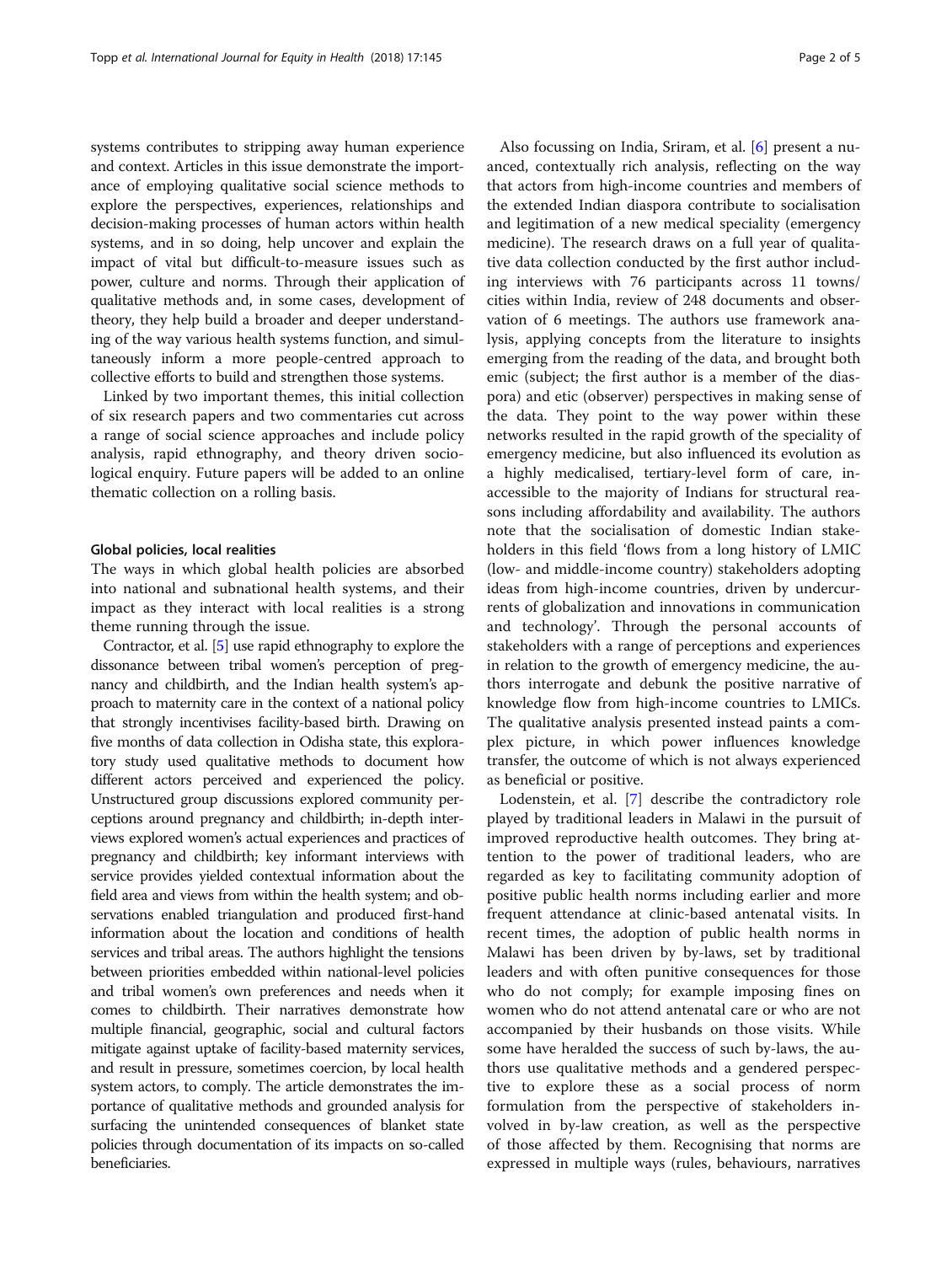and mechanisms of enforcement), the authors collected data from various sources (documents, observations, and interviews), so as to explore this range of expression. They show that although by-laws were meant to strengthen service uptake and improve health outcomes for pregnant women, they also resulted in the most vulnerable women bearing the moral and material responsibility for any perceived failure to meet reproductive health policy and targets. This study, which is grounded in rich contextual experience, provides important information to national and global health systems decision makers who may be considering using traditional lines of authority to enhance uptake of public health interventions.

#### Resources and mechanisms of redress

While the above papers describe, and to differing extents deconstruct, the ways in which health systems interact with and exacerbate broader social and structural inequities, a second harmonizing theme in this collection is the way different resources and mechanisms can be mobilised as a form of redress to such inequities.

Spanning both themes showcased in this issue, Turcotte-Tremblay, et al. [[8](#page-4-0)] describe the local effects of a globally touted performance-based financing (PBF) policy in Burkina Faso. The authors examine the equity measures (such as user fee exemptions available to those holding an indigent card) within PBF, which were introduced to address inequitable access. The study is framed using Rogers' diffusion of innovations theory. In a comparative case study design across four primary health services, the authors utilise empirical methods, including 93 interviews, discussions, observation and document analysis. Using primary data the authors are able explore the way multiple local actors, including members of local indigent selection committees, re-invented elements of the PBF equity measures over which they had control, to either increase their relative advantage or to adapt to implementation challenges and context. For example, distributing free or very low-cost medications led to financial difficulties and drug shortages at some clinics and compensatory actions intended to resolve these problems by the 'street level bureaucrats' running front-line services led to adverse knock-on impacts for clients. Ultimately, the authors demonstrate how local knowledge of what it means to be indigent, and the power dynamics inherent within the health services, interacted with PBF implementation to result in both 'uncertain and unequal' coverage of the policy.

Topp, et al. [[9](#page-4-0)] report on an empirical study of a policy-driven effort to improve the social accountability of prison health services in Zambia through the establishment of prison health committees. Locating their work in the discipline of public policy, the authors use a combination of interviews, focus groups and ethnographic observation, and

begin by exploring Joshi's three domains of impact for social accountability interventions: state responsiveness (represented by facility-based prison officials), societal impact (represented in this study by inmates), and state-society relations. (represented by relations between inmates and prison officials). Their analysis reflects on the ways in which power relations became less hierarchical, and how health outcomes improved in one particular prison after the introduction of a staff-inmate committee. A second phase of analysis draws on a more theoretical and (hence) more widely generalisable model comprising three intersecting 'axes' of accountability: power, ability and justice  $[10]$  $[10]$ , using these axes to examine the depth and breadth of committee impact. The authors conclude that in relation to prison health care, local context as well as national level politics and legislative reforms, "will be crucial to support democratic decision-making, authentic engagement and appropriate action" in prison health services in low-income settings.

Kapilashrami and Marsden [[11](#page-4-0)] report a study of access to health-enabling resources by multiply-disadvantaged groups in a deprived part of Scotland. Drawing on human geography and political science, their research uses the theoretical concept of intersectionality – that is, "the multiple interacting influences of social location, identity and historical oppression" – and a combination of standard qualitative tools (interviews, focus groups) and more contemporary and participatory methods (notably collaborative health resource mapping). The authors find that health-enabling resources were variously material, environmental, cultural or affective, with the combined influence of these resources playing out differently for different individuals. Amartya Sen observed in his health capabilities framework, the need to consider both individual choices and societal chances [[12](#page-4-0)]. Through their use of multiple qualitative methods and the application of intersectionality, the authors demonstrate how individual responsibility, and blame, for health-related behaviour choices is an impoverished explanatory framework because it overlooks the institutional, structural and environmental influences on such behaviours.

While methodologically heterogenous, the articles in this issue showcase just some of the ways in which qualitative social science methods generate important new knowledge that is sensitive to context and which can act as a means to 'un-silencing' voices on the margins. Greenhalgh [[13\]](#page-4-0) in her commentary highlights these points, discussing the important role of *critical* social science as an underutilised method of social critique and emancipation of oppressed groups. She notes that methods such as these ask, "whose definitions count?"; "who makes the rules?"; and "whose voice is *not* being heard?"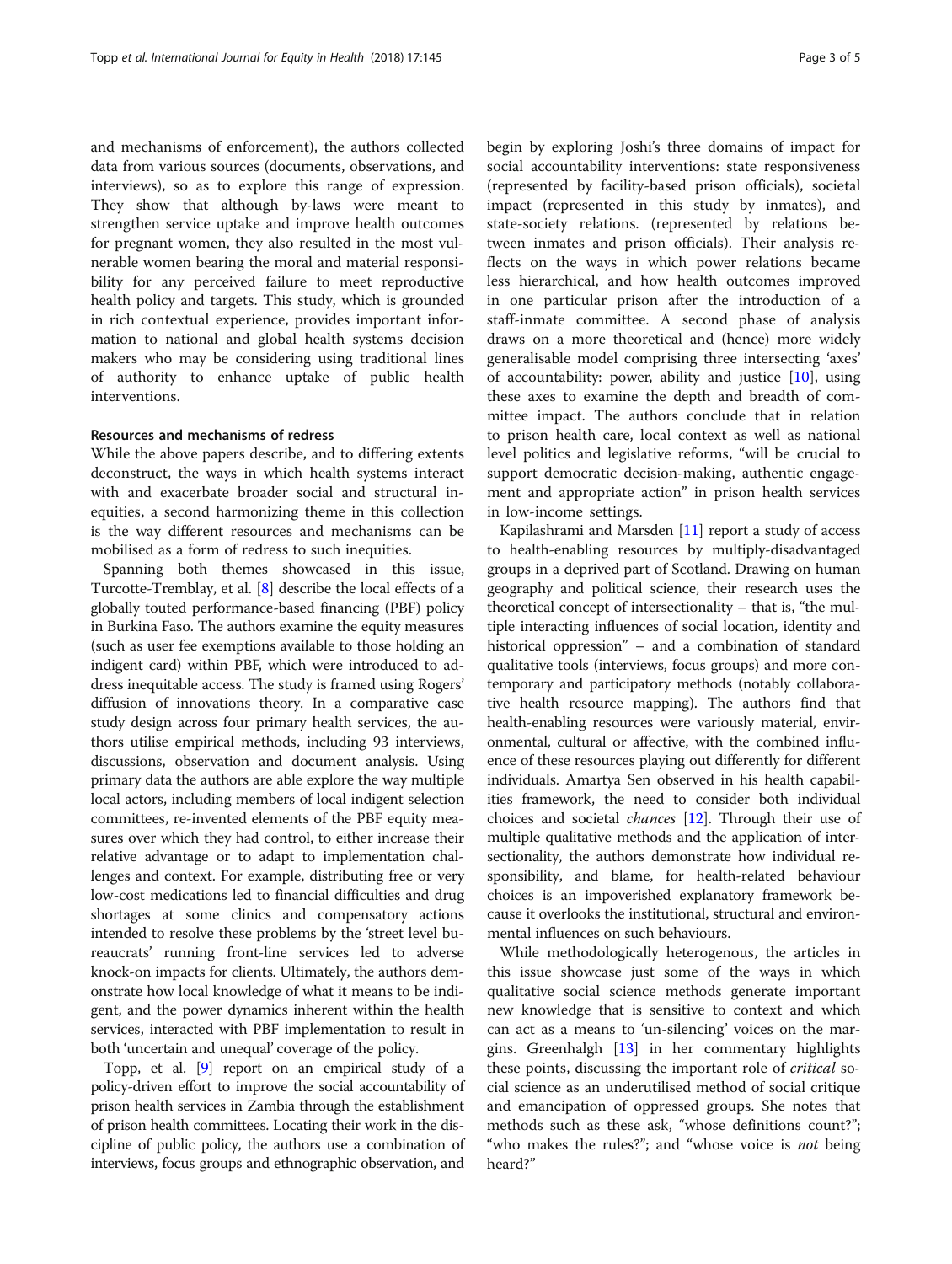<span id="page-3-0"></span>In their commentary too, Lewin and Glenton [\[14](#page-4-0)] note that perhaps the key role of qualitative social sciences is to represent "the views and experiences of stakeholders, including vulnerable and marginalised groups who are often not represented directly." And indeed, this collection represents a clear body of evidence that health policies and system levers require much work. Contractor, et al. [5], Kapilshrami, et al. [\[11](#page-4-0)] and Lodenstein, et al.'s [[7\]](#page-4-0) articles, in particular, demonstrate how qualitative social science research can surface issues experienced by, and present the voices of, people on the ground, helping to hold to account global and national health systems leaders responsible for health policy and planning. In order to realise the full value of this type of evidence, however, Lewin and Glenton [\[14](#page-4-0)] also argue the need for more investment in our collective capacity to synthesise the knowledge generated, and to work more closely with policy users and other stakeholders to build their capacity for evidence use.

Articles in this issue demonstrate how qualitative social science methods may be used to engage and participate with actors to co-produce knowledge, evidence and even solutions for change [1]. At inception, the idea for this special issue also encompassed ambitious plans to model a participatory and empowering approach through mentorship of early career authors, as well as for those based in LMICs. These ideas align with the values of people-centredness and equity that underpin the broader mission of Health Systems Global. Many of the lead authors in this issue are early career researchers, although most are either based in, or receive substantial support from institutions in high-income settings. We therefore believe more personal and institutional investment in learning opportunities through webinars, online teaching, and one-to-one mentoring needs to be made available. This has been recently modelled through various initiatives undertaken by HSG members, affiliates, and thematic working groups. We also acknowledge the ongoing challenges experienced specifically by health system actors who work in, or alongside, services to find the time or receive the guidance necessary to write about what they do. Questions that arose in the process of collating this issue, and which require more, and deeper examination include: how should rich (practitioner) experiences be documented? Should such documentation be acknowledged as a form of research? And if so, where does it belong in a saturated, but often siloed, publication world?

Critically engaging with issues of inclusion, voice and power is vital to building equitable and people-centred health systems and must be at the heart of the research processes that support these systems. As showcased in this special issue, robust qualitative social science research is ideally suited to understanding the social systems that

generate or limit opportunities for equity in health, and that must be engaged with and transformed to build truly people-centred health systems.

#### Abbreviations

HPSR: health policy and systems research; HSG: Health Systems Global; LMIC: Low- and Middle Income Countries; PBF: performance based financing; SHAPES: social science approaches for research and engagement in health policy & systems

#### Acknowledgements

We thank Health Systems Global for its support of this and several other articles in this special issue .

#### Funding

Health Systems Global supported this work through payment of the Article Processing Charge.

#### Authors' contributions

All authors conceived and helped draft the article. All authors reviewed, provided critical feedback on and approved the final version of the manuscript.

#### Ethics approval and consent to participate

N/A.

#### Consent for publication

N/A.

#### Competing interests

The authors declare that they have no competing interests.

#### Publisher's Note

Springer Nature remains neutral with regard to jurisdictional claims in published maps and institutional affiliations.

#### Author details

<sup>1</sup>College of Public Health, Medical and Veterinary Sciences, James Cook University, Townsville 4810, QLD, Australia. <sup>2</sup>Nossal Institute for Global Health University of Melbourne, Melbourne 3002, VIC, Australia. <sup>3</sup>Research Consultant, Bengaluru, Karnataka, India. <sup>4</sup> Johns Hopkins Bloomberg School of Public Health, 615 North Wolfe Street, Baltimore 21205, USA. <sup>5</sup>Center for the Study of Equity and Governance in Health Systems, Guatemala, Guatemala, <sup>6</sup>Center for International Health University of Bergen, Bergen, Norway <sup>7</sup> Health Systems Research Unit, South African Medical Research Council, Cape Town, South Africa. <sup>8</sup> Health Policy and Systems Division, School of Public Health and Family Medicine, University of Cape Town, Cape Town, South Africa.

#### Received: 6 September 2018 Accepted: 11 September 2018 Published online: 24 September 2018

#### References

- 1. Daniels K, Hanefeld J, Marchal B. Social sciences: vital to improving our understanding of health equity, policy and systems. Int J Equity Health. 2017;16(1):57.
- 2. Greenhalgh T, Annandale E, Ashcroft R, Barlow J, Black N, Bleakley A, Boaden R, Braithwaite J, Britten N, Carnevale F, et al. An open letter to the BMJ editors on qualitative research. BMJ. 2016;352:i563.
- 3. SHAPES Health Systems Global, Regional network for equity in health in east and southern Africa, emerging voices for Global Health, Daniels K, Loewenson R, George A, Howard N, Koleva G, Lewin S, Marchal B et al: Fair publication of qualitative research in health systems: a call by health policy and systems researchers. Int J Equity Health 2016, 15:98.
- 4. Freedman LP. Reflections on emerging frameworks of health and human rights. Health and Human Rights. 1995;1(4).
- 5. Contractor SQ, Das A, Dasgupta J, Van Belle S: Beyond the template: the needs of tribal women and their experiences with maternity services in Odisha, India. Int J Equity Health 2018, 17(134):13.